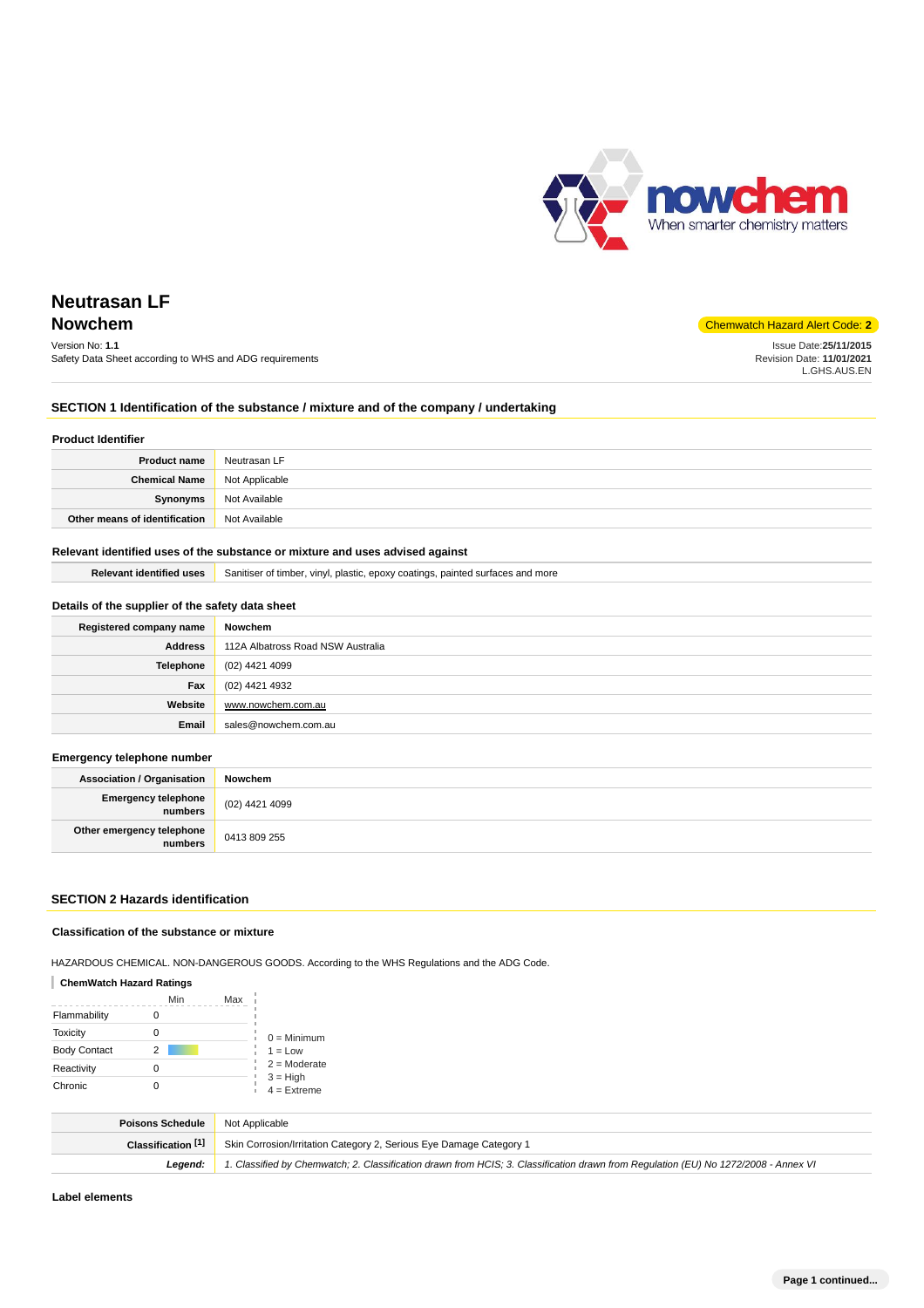| Hazard pictogram(s)                          |                                                                       |  |
|----------------------------------------------|-----------------------------------------------------------------------|--|
| <b>Signal word</b>                           | <b>Danger</b>                                                         |  |
| Hazard statement(s)                          |                                                                       |  |
| H315                                         | Causes skin irritation.                                               |  |
| H318                                         | Causes serious eye damage.                                            |  |
| Precautionary statement(s) General           |                                                                       |  |
| P101                                         | If medical advice is needed, have product container or label at hand. |  |
| P102                                         | Keep out of reach of children.                                        |  |
| P103                                         | Read label before use.                                                |  |
| <b>Precautionary statement(s) Prevention</b> |                                                                       |  |

| P280 | Wear protective gloves/protective clothing/eye protection/face protection. |
|------|----------------------------------------------------------------------------|
|      |                                                                            |

# **Precautionary statement(s) Response**

| P305+P351+P338 | IF IN EYES: Rinse cautiously with water for several minutes. Remove contact lenses, if present and easy to do. Continue rinsing. |  |
|----------------|----------------------------------------------------------------------------------------------------------------------------------|--|
| P310           | Immediately call a POISON CENTER or doctor/physician.                                                                            |  |
| P321           | Specific treatment (see advice on this label).                                                                                   |  |
| P362           | Take off contaminated clothing and wash before reuse.                                                                            |  |
| P302+P352      | IF ON SKIN: Wash with plenty of water and soap.                                                                                  |  |
| P332+P313      | If skin irritation occurs: Get medical advice/attention.                                                                         |  |

# **Precautionary statement(s) Storage**

Not Applicable

# **Precautionary statement(s) Disposal**

Not Applicable

# **SECTION 3 Composition / information on ingredients**

# **Substances**

See section below for composition of Mixtures

#### **Mixtures**

| <b>CAS No</b> | %[weight] | Name                             |
|---------------|-----------|----------------------------------|
| 9002-92-0     | $<$ 10    | lauryl alcohol, ethoxylated      |
| 68439-50-9    | < 10      | alcohols C12-14 ethoxylated      |
| 7173-51-5     | < 10      | didecyldimethylammonium chloride |

# **SECTION 4 First aid measures**

### **Description of first aid measures**

| <b>Eye Contact</b>  | If in eyes, hold eyelids apart and flush the eye continuously with running water.<br>► Continue flushing until advised to stop by the Poisons Information Centre or a doctor, or for at least 15 minutes.<br>Ensure complete irrigation of the eye by keeping eyelids apart and away from eye and moving the eyelids by occasionally lifting the upper<br>and lower lids.<br>Seek medical attention without delay; if pain persists or recurs seek medical attention.<br>Removal of contact lenses after an eye injury should only be undertaken by skilled personnel. |
|---------------------|------------------------------------------------------------------------------------------------------------------------------------------------------------------------------------------------------------------------------------------------------------------------------------------------------------------------------------------------------------------------------------------------------------------------------------------------------------------------------------------------------------------------------------------------------------------------|
| <b>Skin Contact</b> | If skin or hair contact occurs:<br>Flush skin and hair with running water (and soap if available).<br>Seek medical attention in event of irritation.                                                                                                                                                                                                                                                                                                                                                                                                                   |
| Inhalation          | If fumes, aerosols or combustion products are inhaled remove from contaminated area.<br>Other measures are usually unnecessary.                                                                                                                                                                                                                                                                                                                                                                                                                                        |
| Ingestion           | Immediately give a glass of water.<br>First aid is not generally required. If in doubt, contact a Poisons Information Centre or a doctor.<br>For advice, contact a Poisons Information Centre or a doctor.                                                                                                                                                                                                                                                                                                                                                             |

**Indication of any immediate medical attention and special treatment needed**

Treat symptomatically.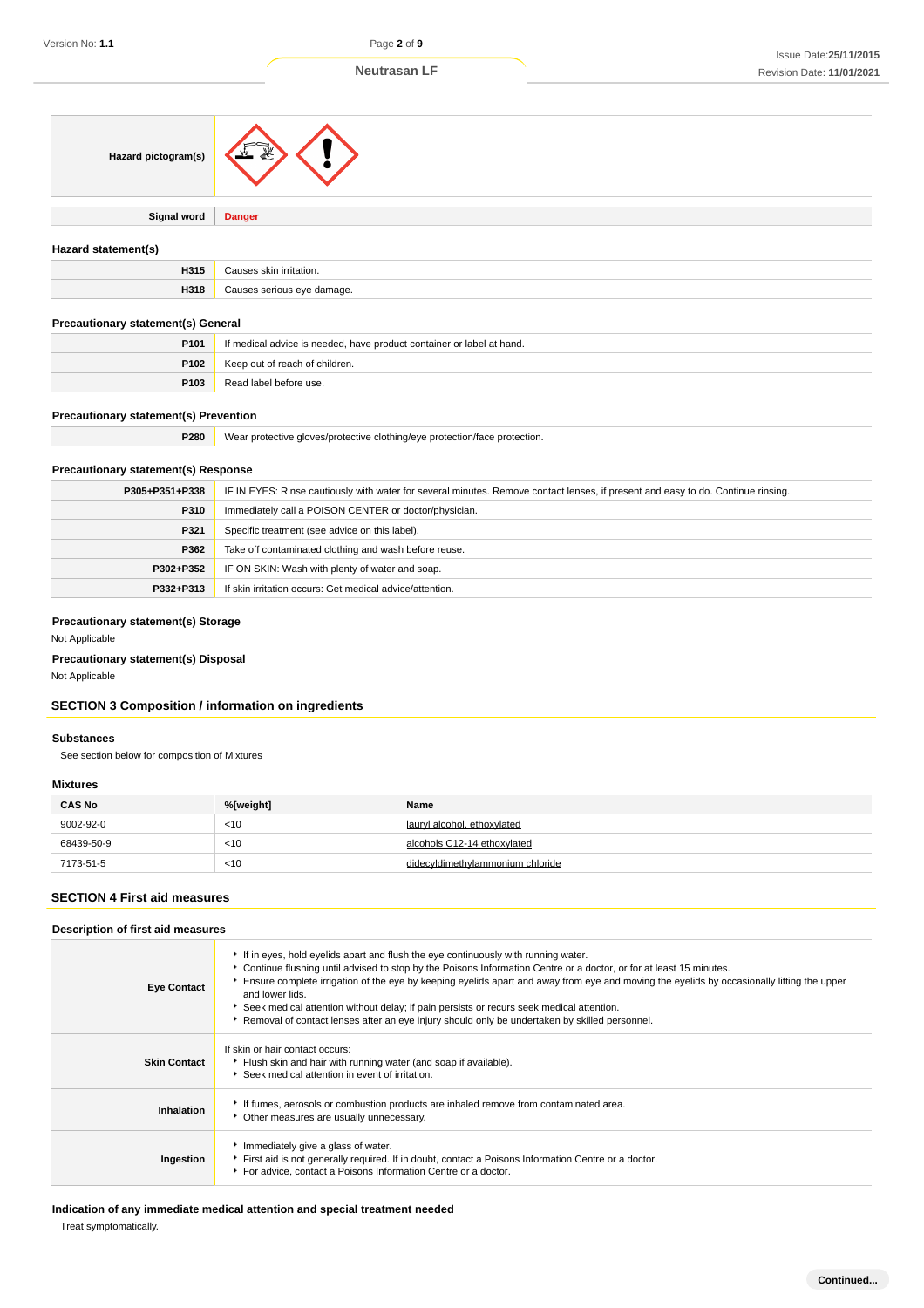# **SECTION 5 Firefighting measures**

# **Extinguishing media**

There is no restriction on the type of extinguisher which may be used. Use extinguishing media suitable for surrounding area.

#### **Special hazards arising from the substrate or mixture**

| <b>Fire Incompatibility</b> | None known. |
|-----------------------------|-------------|

# **Advice for firefighters**

| <b>Fire Fighting</b>         | Alert Fire Brigade and tell them location and nature of hazard.<br>• Wear breathing apparatus plus protective gloves in the event of a fire.<br>▶ Prevent, by any means available, spillage from entering drains or water courses.<br>• Use fire fighting procedures suitable for surrounding area.<br>DO NOT approach containers suspected to be hot.<br>Cool fire exposed containers with water spray from a protected location.<br>If safe to do so, remove containers from path of fire.<br>Equipment should be thoroughly decontaminated after use. |
|------------------------------|----------------------------------------------------------------------------------------------------------------------------------------------------------------------------------------------------------------------------------------------------------------------------------------------------------------------------------------------------------------------------------------------------------------------------------------------------------------------------------------------------------------------------------------------------------|
| <b>Fire/Explosion Hazard</b> | Non combustible.<br>Not considered a significant fire risk, however containers may burn.<br>May emit poisonous fumes.<br>May emit corrosive fumes.                                                                                                                                                                                                                                                                                                                                                                                                       |
| <b>HAZCHEM</b>               | Not Applicable                                                                                                                                                                                                                                                                                                                                                                                                                                                                                                                                           |
|                              |                                                                                                                                                                                                                                                                                                                                                                                                                                                                                                                                                          |

# **SECTION 6 Accidental release measures**

# **Personal precautions, protective equipment and emergency procedures**

See section 8

# **Environmental precautions**

See section 12

#### **Methods and material for containment and cleaning up**

| <b>Minor Spills</b> | Environmental hazard - contain spillage.<br>Clean up all spills immediately.<br>Avoid breathing vapours and contact with skin and eyes.<br>▶ Control personal contact with the substance, by using protective equipment.<br>Contain and absorb spill with sand, earth, inert material or vermiculite.<br>▶ Wipe up.<br>Place in a suitable, labelled container for waste disposal.                                                                                                                                                                                                                                                                                                                                                                                                                                                                                                 |
|---------------------|------------------------------------------------------------------------------------------------------------------------------------------------------------------------------------------------------------------------------------------------------------------------------------------------------------------------------------------------------------------------------------------------------------------------------------------------------------------------------------------------------------------------------------------------------------------------------------------------------------------------------------------------------------------------------------------------------------------------------------------------------------------------------------------------------------------------------------------------------------------------------------|
| <b>Major Spills</b> | Environmental hazard - contain spillage.<br>Moderate hazard.<br>Clear area of personnel and move upwind.<br>Alert Fire Brigade and tell them location and nature of hazard.<br>▶ Wear breathing apparatus plus protective gloves.<br>▶ Prevent, by any means available, spillage from entering drains or water course.<br>Stop leak if safe to do so.<br>Contain spill with sand, earth or vermiculite.<br>Collect recoverable product into labelled containers for recycling.<br>Neutralise/decontaminate residue (see Section 13 for specific agent).<br>Collect solid residues and seal in labelled drums for disposal.<br>▶ Wash area and prevent runoff into drains.<br>After clean up operations, decontaminate and launder all protective clothing and equipment before storing and re-using.<br>If contamination of drains or waterways occurs, advise emergency services. |

Personal Protective Equipment advice is contained in Section 8 of the SDS.

# **SECTION 7 Handling and storage**

# **Precautions for safe handling**

| <b>FIGUALIONS TO SAIG HANGING</b> |                                                                                                                                                                                                                                                                                                                                                                                                                                                                                                                                                                                                                                                                                                                                                                                                                     |
|-----------------------------------|---------------------------------------------------------------------------------------------------------------------------------------------------------------------------------------------------------------------------------------------------------------------------------------------------------------------------------------------------------------------------------------------------------------------------------------------------------------------------------------------------------------------------------------------------------------------------------------------------------------------------------------------------------------------------------------------------------------------------------------------------------------------------------------------------------------------|
| Safe handling                     | Avoid all personal contact, including inhalation.<br>• Wear protective clothing when risk of exposure occurs.<br>▶ Use in a well-ventilated area.<br>Avoid contact with moisture.<br>Avoid contact with incompatible materials.<br>V When handling, <b>DO NOT</b> eat, drink or smoke.<br>Keep containers securely sealed when not in use.<br>Avoid physical damage to containers.<br>Always wash hands with soap and water after handling.<br>• Work clothes should be laundered separately. Launder contaminated clothing before re-use.<br>▶ Use good occupational work practice.<br>• Observe manufacturer's storage and handling recommendations contained within this SDS.<br>Atmosphere should be regularly checked against established exposure standards to ensure safe working conditions are maintained. |
| Other information                 |                                                                                                                                                                                                                                                                                                                                                                                                                                                                                                                                                                                                                                                                                                                                                                                                                     |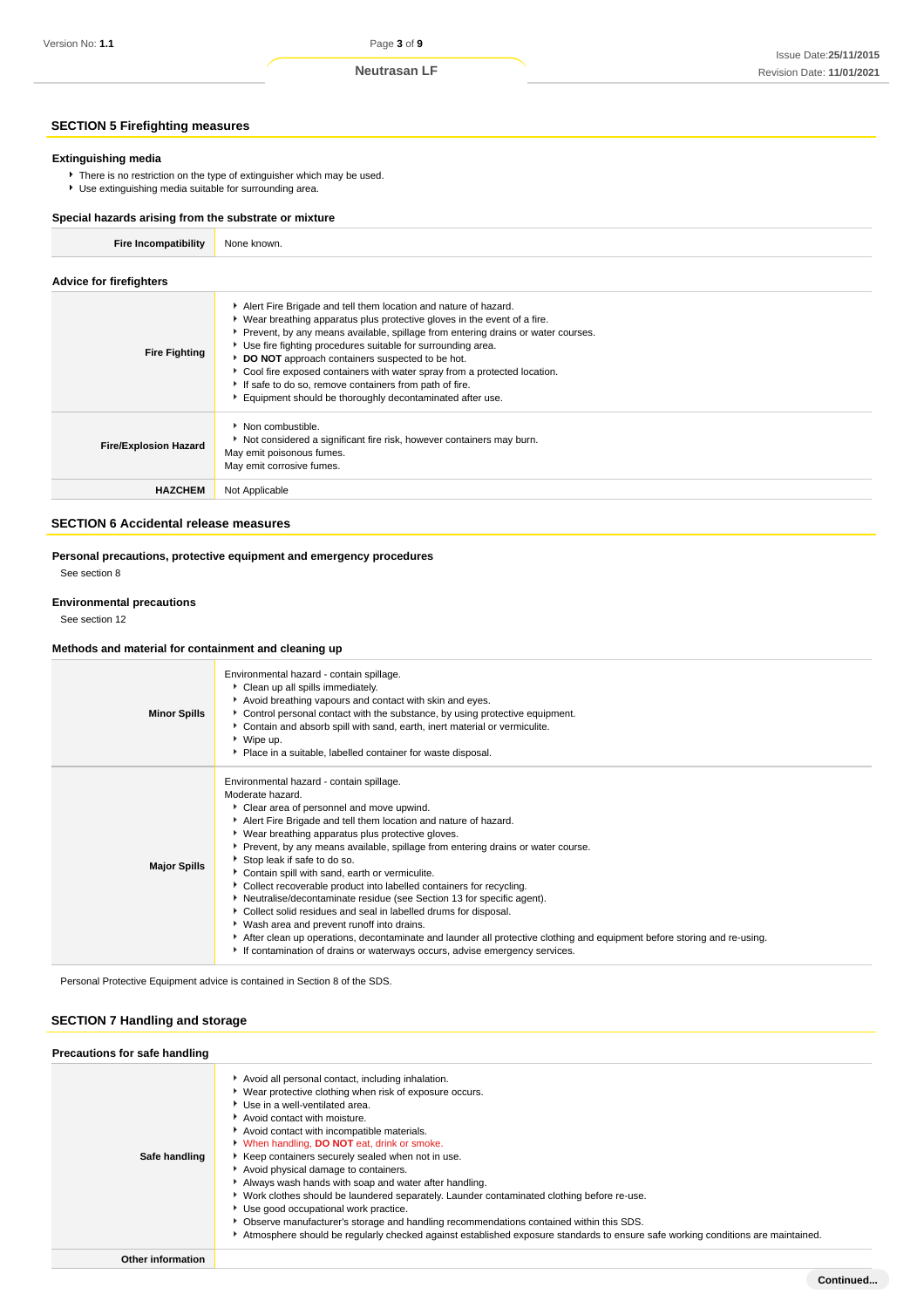# **Conditions for safe storage, including any incompatibilities**

| Suitable container      | Polyethylene or polypropylene container.<br>Packing as recommended by manufacturer (HDPE).<br>Check all containers are clearly labelled and free from leaks. |
|-------------------------|--------------------------------------------------------------------------------------------------------------------------------------------------------------|
| Storage incompatibility | None known                                                                                                                                                   |

### **SECTION 8 Exposure controls / personal protection**

### **Control parameters**

**Occupational Exposure Limits (OEL)**

- **INGREDIENT DATA**
- Not Available

# **Emergency Limits**

| Ingredient                          | <b>Material name</b>                                    |                     | TEEL-1          | TEEL-2              | TEEL-3            |
|-------------------------------------|---------------------------------------------------------|---------------------|-----------------|---------------------|-------------------|
| lauryl alcohol, ethoxylated         | Brij-35; (alpha-Dodecyl-omega-hydroxypoly(oxyethylene)) | $2.9 \text{ mg/m}3$ |                 | $31 \text{ mg/m}$   | 200 mg/m3         |
| didecyldimethylammonium<br>chloride | Didecyldimethylammonium chloride                        |                     | $0.82$ mg/m $3$ | $9 \,\mathrm{mg/m}$ | $17 \text{ mg/m}$ |
|                                     | <b>Revised IDLH</b>                                     |                     |                 |                     |                   |
| Ingredient                          | <b>Original IDLH</b>                                    |                     |                 |                     |                   |
| lauryl alcohol, ethoxylated         | Not Available                                           | Not Available       |                 |                     |                   |
| alcohols C12-14 ethoxylated         | Not Available                                           | Not Available       |                 |                     |                   |
| didecyldimethylammonium<br>chloride | Not Available                                           | Not Available       |                 |                     |                   |
|                                     |                                                         |                     |                 |                     |                   |

#### **Occupational Exposure Banding**

| Ingredient                          | <b>Occupational Exposure Band Rating</b>                                                                                                                                                                                                                                                                                                                                 | <b>Occupational Exposure Band Limit</b> |  |
|-------------------------------------|--------------------------------------------------------------------------------------------------------------------------------------------------------------------------------------------------------------------------------------------------------------------------------------------------------------------------------------------------------------------------|-----------------------------------------|--|
| lauryl alcohol, ethoxylated         |                                                                                                                                                                                                                                                                                                                                                                          | $\leq 0.1$ ppm                          |  |
| alcohols C12-14 ethoxylated         | ᆮ<br>⊢                                                                                                                                                                                                                                                                                                                                                                   | $\leq 0.1$ ppm                          |  |
| didecyldimethylammonium<br>chloride |                                                                                                                                                                                                                                                                                                                                                                          | $\leq$ 0.01 mg/m <sup>3</sup>           |  |
| Notes:                              | Occupational exposure banding is a process of assigning chemicals into specific categories or bands based on a chemical's potency and the<br>adverse health outcomes associated with exposure. The output of this process is an occupational exposure band (OEB), which corresponds to a<br>range of exposure concentrations that are expected to protect worker health. |                                         |  |

# **MATERIAL DATA**

Odour Threshold Value: 3.3 ppm (detection), 7.6 ppm (recognition)

Exposure at or below the recommended isopropanol TLV-TWA and STEL is thought to minimise the potential for inducing narcotic effects or significant irritation of the eyes or upper respiratory tract. It is believed, in the absence of hard evidence, that this limit also provides protection against the development of chronic health effects. The limit is intermediate to that set for ethanol, which is less toxic, and n-propyl alcohol, which is more toxic, than isopropanol

#### **Exposure controls**

| Appropriate engineering<br>controls | Engineering controls are used to remove a hazard or place a barrier between the worker and the hazard. Well-designed engineering controls can<br>be highly effective in protecting workers and will typically be independent of worker interactions to provide this high level of protection.<br>The basic types of engineering controls are:<br>Process controls which involve changing the way a job activity or process is done to reduce the risk.<br>Enclosure and/or isolation of emission source which keeps a selected hazard 'physically' away from the worker and ventilation that strategically<br>'adds' and 'removes' air in the work environment. Ventilation can remove or dilute an air contaminant if designed properly. The design of a<br>ventilation system must match the particular process and chemical or contaminant in use.<br>Employers may need to use multiple types of controls to prevent employee overexposure.<br>General exhaust is adequate under normal operating conditions. Local exhaust ventilation may be required in specific circumstances. If risk of<br>overexposure exists, wear approved respirator. Correct fit is essential to obtain adequate protection. Provide adequate ventilation in warehouse<br>or closed storage areas. |
|-------------------------------------|-----------------------------------------------------------------------------------------------------------------------------------------------------------------------------------------------------------------------------------------------------------------------------------------------------------------------------------------------------------------------------------------------------------------------------------------------------------------------------------------------------------------------------------------------------------------------------------------------------------------------------------------------------------------------------------------------------------------------------------------------------------------------------------------------------------------------------------------------------------------------------------------------------------------------------------------------------------------------------------------------------------------------------------------------------------------------------------------------------------------------------------------------------------------------------------------------------------------------------------------------------------------------------------|
| <b>Personal protection</b>          |                                                                                                                                                                                                                                                                                                                                                                                                                                                                                                                                                                                                                                                                                                                                                                                                                                                                                                                                                                                                                                                                                                                                                                                                                                                                                   |
| Eye and face protection             | Safety glasses with side shields.<br>Contact lenses may pose a special hazard; soft contact lenses may absorb and concentrate irritants. A written policy document, describing<br>the wearing of lenses or restrictions on use, should be created for each workplace or task. This should include a review of lens absorption<br>and adsorption for the class of chemicals in use and an account of injury experience. Medical and first-aid personnel should be trained in<br>their removal and suitable equipment should be readily available. In the event of chemical exposure, begin eye irrigation immediately and<br>remove contact lens as soon as practicable. Lens should be removed at the first signs of eye redness or irritation - lens should be removed in<br>a clean environment only after workers have washed hands thoroughly. [CDC NIOSH Current Intelligence Bulletin 59], [AS/NZS 1336 or<br>national equivalent]                                                                                                                                                                                                                                                                                                                                          |
| <b>Skin protection</b>              | See Hand protection below                                                                                                                                                                                                                                                                                                                                                                                                                                                                                                                                                                                                                                                                                                                                                                                                                                                                                                                                                                                                                                                                                                                                                                                                                                                         |
| Hands/feet protection               | The selection of suitable gloves does not only depend on the material, but also on further marks of quality which vary from manufacturer to<br>manufacturer. Where the chemical is a preparation of several substances, the resistance of the glove material can not be calculated in advance<br>and has therefore to be checked prior to the application.<br>The exact break through time for substances has to be obtained from the manufacturer of the protective gloves and has to be observed when<br>making a final choice.                                                                                                                                                                                                                                                                                                                                                                                                                                                                                                                                                                                                                                                                                                                                                 |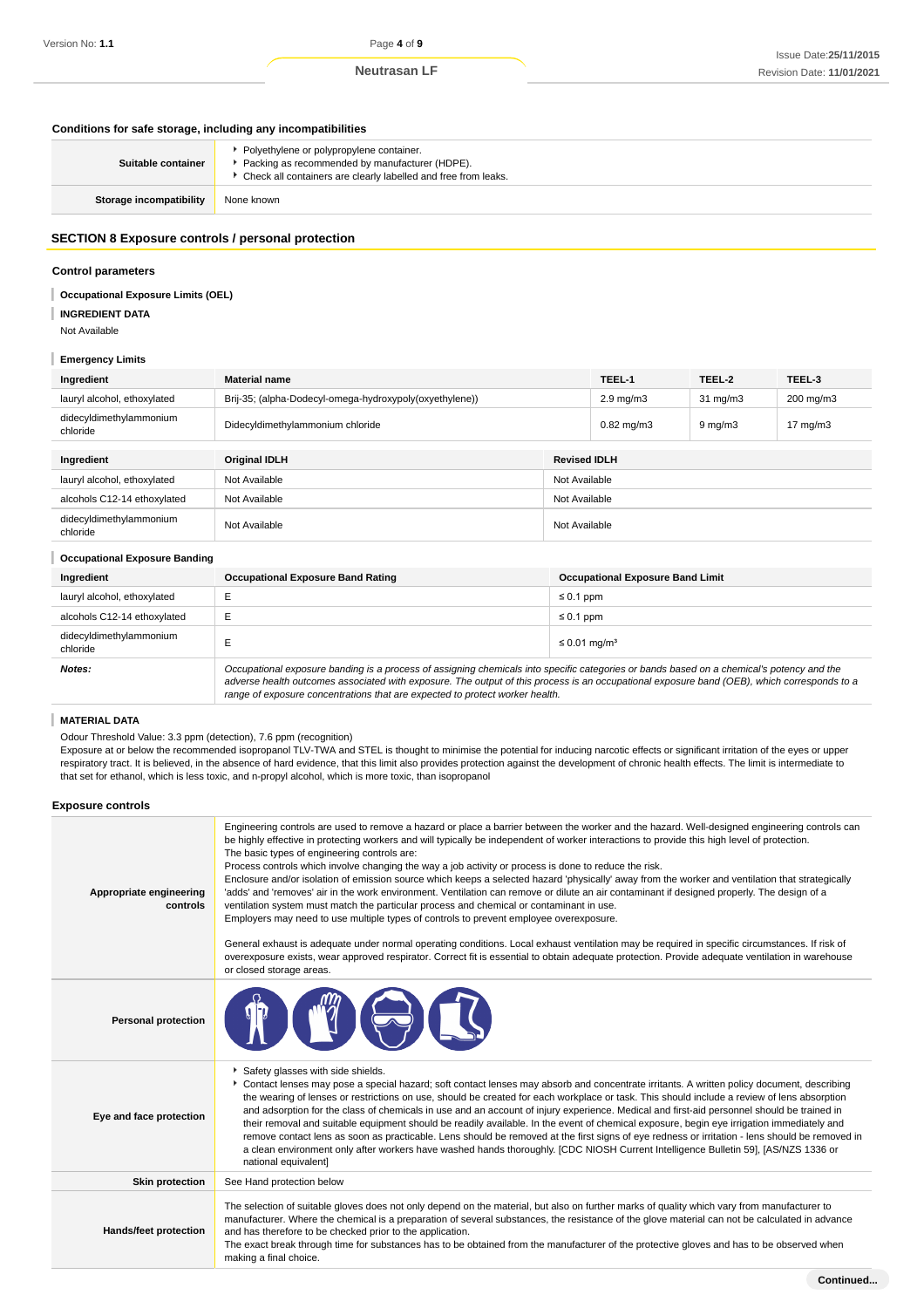|                        | Personal hygiene is a key element of effective hand care. Gloves must only be worn on clean hands. After using gloves, hands should be                           |
|------------------------|------------------------------------------------------------------------------------------------------------------------------------------------------------------|
|                        | washed and dried thoroughly. Application of a non-perfumed moisturiser is recommended.                                                                           |
|                        | Suitability and durability of glove type is dependent on usage. Important factors in the selection of gloves include:                                            |
|                        | frequency and duration of contact,<br>٠                                                                                                                          |
|                        | chemical resistance of glove material,<br>$\cdot$                                                                                                                |
|                        | glove thickness and<br>٠                                                                                                                                         |
|                        | dexterity                                                                                                                                                        |
|                        | Select gloves tested to a relevant standard (e.g. Europe EN 374, US F739, AS/NZS 2161.1 or national equivalent).                                                 |
|                        | When prolonged or frequently repeated contact may occur, a glove with a protection class of 5 or higher (breakthrough time greater than                          |
|                        | 240 minutes according to EN 374, AS/NZS 2161.10.1 or national equivalent) is recommended.                                                                        |
|                        | When only brief contact is expected, a glove with a protection class of 3 or higher (breakthrough time greater than 60 minutes according to                      |
|                        | EN 374, AS/NZS 2161.10.1 or national equivalent) is recommended.                                                                                                 |
|                        | Some glove polymer types are less affected by movement and this should be taken into account when considering gloves for long-term<br>$\blacksquare$             |
|                        | use.                                                                                                                                                             |
|                        | Contaminated gloves should be replaced.                                                                                                                          |
|                        | As defined in ASTM F-739-96 in any application, gloves are rated as:                                                                                             |
|                        | Excellent when breakthrough time > 480 min<br>٠                                                                                                                  |
|                        | Good when breakthrough time > 20 min                                                                                                                             |
|                        | Fair when breakthrough time < 20 min<br>$\cdot$                                                                                                                  |
|                        | Poor when glove material degrades<br>$\cdot$                                                                                                                     |
|                        | For general applications, gloves with a thickness typically greater than 0.35 mm, are recommended.                                                               |
|                        | It should be emphasised that glove thickness is not necessarily a good predictor of glove resistance to a specific chemical, as the permeation                   |
|                        | efficiency of the glove will be dependent on the exact composition of the glove material. Therefore, glove selection should also be based on                     |
|                        | consideration of the task requirements and knowledge of breakthrough times.                                                                                      |
|                        | Glove thickness may also vary depending on the glove manufacturer, the glove type and the glove model. Therefore, the manufacturers'                             |
|                        | technical data should always be taken into account to ensure selection of the most appropriate glove for the task.                                               |
|                        | Note: Depending on the activity being conducted, gloves of varying thickness may be required for specific tasks. For example:                                    |
|                        | Thinner gloves (down to 0.1 mm or less) may be required where a high degree of manual dexterity is needed. However, these gloves are                             |
|                        | only likely to give short duration protection and would normally be just for single use applications, then disposed of.                                          |
|                        | Thicker gloves (up to 3 mm or more) may be required where there is a mechanical (as well as a chemical) risk i.e. where there is abrasion                        |
|                        | or puncture potential<br>Gloves must only be worn on clean hands. After using gloves, hands should be washed and dried thoroughly. Application of a non-perfumed |
|                        | moisturiser is recommended.                                                                                                                                      |
|                        | ▶ Wear chemical protective gloves, e.g. PVC.                                                                                                                     |
|                        | • Wear safety footwear or safety gumboots, e.g. Rubber                                                                                                           |
|                        |                                                                                                                                                                  |
| <b>Body protection</b> | See Other protection below                                                                                                                                       |
|                        | • Overalls.                                                                                                                                                      |
|                        | P.V.C apron.                                                                                                                                                     |
| Other protection       | Barrier cream.                                                                                                                                                   |
|                        | Skin cleansing cream.                                                                                                                                            |
|                        |                                                                                                                                                                  |

# **SECTION 9 Physical and chemical properties**

# **Information on basic physical and chemical properties**

| Appearance                                      | Clear Yellow Liquid |                                            |               |
|-------------------------------------------------|---------------------|--------------------------------------------|---------------|
|                                                 |                     |                                            |               |
| <b>Physical state</b>                           | Liquid              | Relative density (Water = $1$ )            | $1.03 - 1.06$ |
| Odour                                           | Not Available       | Partition coefficient n-octanol<br>/ water | Not Available |
| <b>Odour threshold</b>                          | Not Available       | Auto-ignition temperature (°C)             | Not Available |
| pH (as supplied)                                | $7-8$               | <b>Decomposition temperature</b>           | Not Available |
| Melting point / freezing point<br>(°C)          | Not Available       | Viscosity (cSt)                            | Not Available |
| Initial boiling point and boiling<br>range (°C) | Not Available       | Molecular weight (g/mol)                   | Not Available |
| Flash point (°C)                                | Not Available       | <b>Taste</b>                               | Not Available |
| <b>Evaporation rate</b>                         | Not Available       | <b>Explosive properties</b>                | Not Available |
| Flammability                                    | Non Flammable       | <b>Oxidising properties</b>                | Not Available |
| Upper Explosive Limit (%)                       | Not Available       | Surface Tension (dyn/cm or<br>$mN/m$ )     | Not Available |
| Lower Explosive Limit (%)                       | Not Available       | <b>Volatile Component (%vol)</b>           | Not Available |
| Vapour pressure (kPa)                           | Not Available       | Gas group                                  | Not Available |
| Solubility in water                             | Immiscible          | pH as a solution (1%)                      | Not Available |
| Vapour density (Air = $1$ )                     | Not Available       | VOC g/L                                    | Not Available |

# **SECTION 10 Stability and reactivity**

| <b>Reactivity</b>         | See section 7                                                                                                                      |
|---------------------------|------------------------------------------------------------------------------------------------------------------------------------|
| <b>Chemical stability</b> | Unstable in the presence of incompatible materials.<br>▶ Product is considered stable.<br>Hazardous polymerisation will not occur. |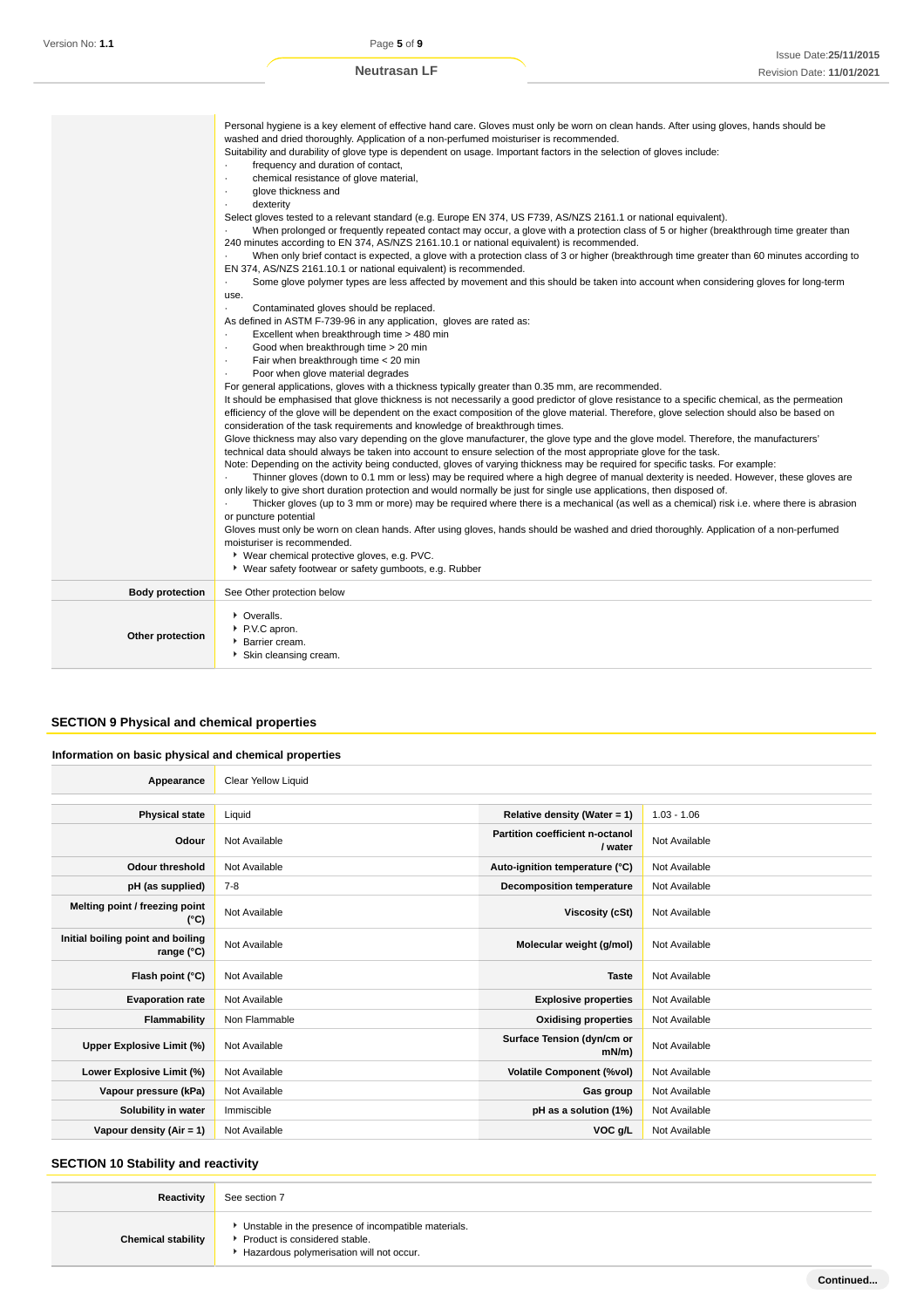| Possibility of hazardous<br>reactions | See section 7 |
|---------------------------------------|---------------|
| <b>Conditions to avoid</b>            | See section 7 |
| Incompatible materials                | See section 7 |
| Hazardous decomposition<br>products   | See section 5 |

# **SECTION 11 Toxicological information**

# **Information on toxicological effects**

|                                            | <b>Neutrasan LF</b>                                                                                                                                                                                                                                                                                                                                                                                                                                                                                                                                                                                                                                                                                                                                                                                                                                                                                                                                                                                                                                                                                                                                                                                                                                                                                                                                                                                                                                                                                                                                                                                                      |                                              | Issue Date: 25/11/20<br>Revision Date: 11/01/202                                                                                                                                                                                                                                                                                                                                                                                                                                                                                                                                              |
|--------------------------------------------|--------------------------------------------------------------------------------------------------------------------------------------------------------------------------------------------------------------------------------------------------------------------------------------------------------------------------------------------------------------------------------------------------------------------------------------------------------------------------------------------------------------------------------------------------------------------------------------------------------------------------------------------------------------------------------------------------------------------------------------------------------------------------------------------------------------------------------------------------------------------------------------------------------------------------------------------------------------------------------------------------------------------------------------------------------------------------------------------------------------------------------------------------------------------------------------------------------------------------------------------------------------------------------------------------------------------------------------------------------------------------------------------------------------------------------------------------------------------------------------------------------------------------------------------------------------------------------------------------------------------------|----------------------------------------------|-----------------------------------------------------------------------------------------------------------------------------------------------------------------------------------------------------------------------------------------------------------------------------------------------------------------------------------------------------------------------------------------------------------------------------------------------------------------------------------------------------------------------------------------------------------------------------------------------|
|                                            |                                                                                                                                                                                                                                                                                                                                                                                                                                                                                                                                                                                                                                                                                                                                                                                                                                                                                                                                                                                                                                                                                                                                                                                                                                                                                                                                                                                                                                                                                                                                                                                                                          |                                              |                                                                                                                                                                                                                                                                                                                                                                                                                                                                                                                                                                                               |
| Possibility of hazardous<br>reactions      | See section 7                                                                                                                                                                                                                                                                                                                                                                                                                                                                                                                                                                                                                                                                                                                                                                                                                                                                                                                                                                                                                                                                                                                                                                                                                                                                                                                                                                                                                                                                                                                                                                                                            |                                              |                                                                                                                                                                                                                                                                                                                                                                                                                                                                                                                                                                                               |
| <b>Conditions to avoid</b>                 | See section 7                                                                                                                                                                                                                                                                                                                                                                                                                                                                                                                                                                                                                                                                                                                                                                                                                                                                                                                                                                                                                                                                                                                                                                                                                                                                                                                                                                                                                                                                                                                                                                                                            |                                              |                                                                                                                                                                                                                                                                                                                                                                                                                                                                                                                                                                                               |
| Incompatible materials                     | See section 7                                                                                                                                                                                                                                                                                                                                                                                                                                                                                                                                                                                                                                                                                                                                                                                                                                                                                                                                                                                                                                                                                                                                                                                                                                                                                                                                                                                                                                                                                                                                                                                                            |                                              |                                                                                                                                                                                                                                                                                                                                                                                                                                                                                                                                                                                               |
| <b>Hazardous decomposition</b><br>products | See section 5                                                                                                                                                                                                                                                                                                                                                                                                                                                                                                                                                                                                                                                                                                                                                                                                                                                                                                                                                                                                                                                                                                                                                                                                                                                                                                                                                                                                                                                                                                                                                                                                            |                                              |                                                                                                                                                                                                                                                                                                                                                                                                                                                                                                                                                                                               |
| SECTION 11 Toxicological information       |                                                                                                                                                                                                                                                                                                                                                                                                                                                                                                                                                                                                                                                                                                                                                                                                                                                                                                                                                                                                                                                                                                                                                                                                                                                                                                                                                                                                                                                                                                                                                                                                                          |                                              |                                                                                                                                                                                                                                                                                                                                                                                                                                                                                                                                                                                               |
| Information on toxicological effects       |                                                                                                                                                                                                                                                                                                                                                                                                                                                                                                                                                                                                                                                                                                                                                                                                                                                                                                                                                                                                                                                                                                                                                                                                                                                                                                                                                                                                                                                                                                                                                                                                                          |                                              |                                                                                                                                                                                                                                                                                                                                                                                                                                                                                                                                                                                               |
| Inhaled                                    | occupational setting.<br>inactivity or anaesthesia and histopathological changes in the nasal canal and auditory canal.                                                                                                                                                                                                                                                                                                                                                                                                                                                                                                                                                                                                                                                                                                                                                                                                                                                                                                                                                                                                                                                                                                                                                                                                                                                                                                                                                                                                                                                                                                  |                                              | The material is not thought to produce adverse health effects or irritation of the respiratory tract (as classified by EC Directives using animal<br>models). Nevertheless, good hygiene practice requires that exposure be kept to a minimum and that suitable control measures be used in an<br>The odour of isopropanol may give some warning of exposure, but odour fatigue may occur. Inhalation of isopropanol may produce irritation of<br>the nose and throat with sneezing, sore throat and runny nose. The effects in animals subject to a single exposure, by inhalation, included |
| Ingestion                                  | The material has NOT been classified by EC Directives or other classification systems as 'harmful by ingestion'. This is because of the lack of<br>corroborating animal or human evidence. The material may still be damaging to the health of the individual, following ingestion, especially where<br>pre-existing organ (e.g liver, kidney) damage is evident. Present definitions of harmful or toxic substances are generally based on doses<br>producing mortality rather than those producing morbidity (disease, ill-health). Gastrointestinal tract discomfort may produce nausea and<br>vomiting. In an occupational setting however, ingestion of insignificant quantities is not thought to be cause for concern.<br>Following ingestion, a single exposure to isopropyl alcohol produced lethargy and non-specific effects such as weight loss and irritation. Ingestion<br>of near-lethal doses of isopropanol produces histopathological changes of the stomach, lungs and kidneys, incoordination, lethargy,<br>gastrointestinal tract irritation, and inactivity or anaesthesia.<br>Swallowing 10 ml. of isopropanol may cause serious injury; 100 ml. may be fatal if not promptly treated. The adult single lethal doses is<br>approximately 250 ml. The toxicity of isopropanol is twice that of ethanol and the symptoms of intoxication appear to be similar except for the<br>absence of an initial euphoric effect; gastritis and vomiting are more prominent. Ingestion may cause nausea, vomiting, and diarrhoea.<br>There is evidence that a slight tolerance to isopropanol may be acquired. |                                              |                                                                                                                                                                                                                                                                                                                                                                                                                                                                                                                                                                                               |
| <b>Skin Contact</b>                        | The liquid may be miscible with fats or oils and may degrease the skin, producing a skin reaction described as non-allergic contact dermatitis.<br>The material is unlikely to produce an irritant dermatitis as described in EC Directives.<br>511ipa<br>Open cuts, abraded or irritated skin should not be exposed to this material<br>Entry into the blood-stream through, for example, cuts, abrasions, puncture wounds or lesions, may produce systemic injury with harmful effects.<br>Examine the skin prior to the use of the material and ensure that any external damage is suitably protected.                                                                                                                                                                                                                                                                                                                                                                                                                                                                                                                                                                                                                                                                                                                                                                                                                                                                                                                                                                                                                |                                              |                                                                                                                                                                                                                                                                                                                                                                                                                                                                                                                                                                                               |
| Eye                                        | Evidence exists, or practical experience predicts, that the material may cause eye irritation in a substantial number of individuals and/or may<br>produce significant ocular lesions which are present twenty-four hours or more after instillation into the eye(s) of experimental animals.<br>Repeated or prolonged eye contact may cause inflammation characterised by temporary redness (similar to windburn) of the conjunctiva<br>(conjunctivitis); temporary impairment of vision and/or other transient eye damage/ulceration may occur.<br>Isopropanol vapour may cause mild eye irritation at 400 ppm. Splashes may cause severe eye irritation, possible corneal burns and eye damage.<br>Eye contact may cause tearing or blurring of vision.                                                                                                                                                                                                                                                                                                                                                                                                                                                                                                                                                                                                                                                                                                                                                                                                                                                               |                                              |                                                                                                                                                                                                                                                                                                                                                                                                                                                                                                                                                                                               |
| Chronic                                    | Limited evidence suggests that repeated or long-term occupational exposure may produce cumulative health effects involving organs or<br>biochemical systems.<br>Long term or repeated ingestion exposure of isopropanol may produce incoordination, lethargy and reduced weight gain.<br>Repeated inhalation exposure to isopropanol may produce narcosis, incoordination and liver degeneration. Animal data show developmental<br>effects only at exposure levels that produce toxic effects in the adult animals. Isopropanol does not cause genetic damage in bacterial or<br>mammalian cell cultures or in animals.<br>There are inconclusive reports of human sensitisation from skin contact with isopropanol. Chronic alcoholics are more tolerant of systemic<br>isopropanol than are persons who do not consume alcohol; alcoholics have survived as much as 500 ml. of 70% isopropanol.<br>Continued voluntary drinking of a 2.5% aqueous solution through two successive generations of rats produced no reproductive effects.<br>NOTE: Commercial isopropanol does not contain 'isopropyl oil'. An excess incidence of sinus and laryngeal cancers in isopropanol production<br>workers has been shown to be caused by the byproduct 'isopropyl oil'. Changes in the production processes now ensure that no byproduct is<br>formed. Production changes include use of dilute sulfuric acid at higher temperatures.                                                                                                                                                                                         |                                              |                                                                                                                                                                                                                                                                                                                                                                                                                                                                                                                                                                                               |
|                                            | <b>TOXICITY</b>                                                                                                                                                                                                                                                                                                                                                                                                                                                                                                                                                                                                                                                                                                                                                                                                                                                                                                                                                                                                                                                                                                                                                                                                                                                                                                                                                                                                                                                                                                                                                                                                          | <b>IRRITATION</b>                            |                                                                                                                                                                                                                                                                                                                                                                                                                                                                                                                                                                                               |
| Neutrasan LF                               | Not Available                                                                                                                                                                                                                                                                                                                                                                                                                                                                                                                                                                                                                                                                                                                                                                                                                                                                                                                                                                                                                                                                                                                                                                                                                                                                                                                                                                                                                                                                                                                                                                                                            | Not Available                                |                                                                                                                                                                                                                                                                                                                                                                                                                                                                                                                                                                                               |
|                                            |                                                                                                                                                                                                                                                                                                                                                                                                                                                                                                                                                                                                                                                                                                                                                                                                                                                                                                                                                                                                                                                                                                                                                                                                                                                                                                                                                                                                                                                                                                                                                                                                                          |                                              |                                                                                                                                                                                                                                                                                                                                                                                                                                                                                                                                                                                               |
|                                            | <b>TOXICITY</b>                                                                                                                                                                                                                                                                                                                                                                                                                                                                                                                                                                                                                                                                                                                                                                                                                                                                                                                                                                                                                                                                                                                                                                                                                                                                                                                                                                                                                                                                                                                                                                                                          | <b>IRRITATION</b>                            |                                                                                                                                                                                                                                                                                                                                                                                                                                                                                                                                                                                               |
|                                            | Oral(Rat) LD50 1000 mg/kg <sup>[2]</sup>                                                                                                                                                                                                                                                                                                                                                                                                                                                                                                                                                                                                                                                                                                                                                                                                                                                                                                                                                                                                                                                                                                                                                                                                                                                                                                                                                                                                                                                                                                                                                                                 | Eye (rabbit): 0.75 mg/24h SEVERE             |                                                                                                                                                                                                                                                                                                                                                                                                                                                                                                                                                                                               |
|                                            |                                                                                                                                                                                                                                                                                                                                                                                                                                                                                                                                                                                                                                                                                                                                                                                                                                                                                                                                                                                                                                                                                                                                                                                                                                                                                                                                                                                                                                                                                                                                                                                                                          | Eye (rabbit): 100 mg                         |                                                                                                                                                                                                                                                                                                                                                                                                                                                                                                                                                                                               |
| lauryl alcohol, ethoxylated                |                                                                                                                                                                                                                                                                                                                                                                                                                                                                                                                                                                                                                                                                                                                                                                                                                                                                                                                                                                                                                                                                                                                                                                                                                                                                                                                                                                                                                                                                                                                                                                                                                          | Eye: adverse effect observed (irritating)[1] |                                                                                                                                                                                                                                                                                                                                                                                                                                                                                                                                                                                               |
|                                            |                                                                                                                                                                                                                                                                                                                                                                                                                                                                                                                                                                                                                                                                                                                                                                                                                                                                                                                                                                                                                                                                                                                                                                                                                                                                                                                                                                                                                                                                                                                                                                                                                          | Skin (rabbit): 500 mg/24h mild               |                                                                                                                                                                                                                                                                                                                                                                                                                                                                                                                                                                                               |
|                                            |                                                                                                                                                                                                                                                                                                                                                                                                                                                                                                                                                                                                                                                                                                                                                                                                                                                                                                                                                                                                                                                                                                                                                                                                                                                                                                                                                                                                                                                                                                                                                                                                                          | Skin (rabbit): 75 mg/24h mild                |                                                                                                                                                                                                                                                                                                                                                                                                                                                                                                                                                                                               |
|                                            |                                                                                                                                                                                                                                                                                                                                                                                                                                                                                                                                                                                                                                                                                                                                                                                                                                                                                                                                                                                                                                                                                                                                                                                                                                                                                                                                                                                                                                                                                                                                                                                                                          |                                              |                                                                                                                                                                                                                                                                                                                                                                                                                                                                                                                                                                                               |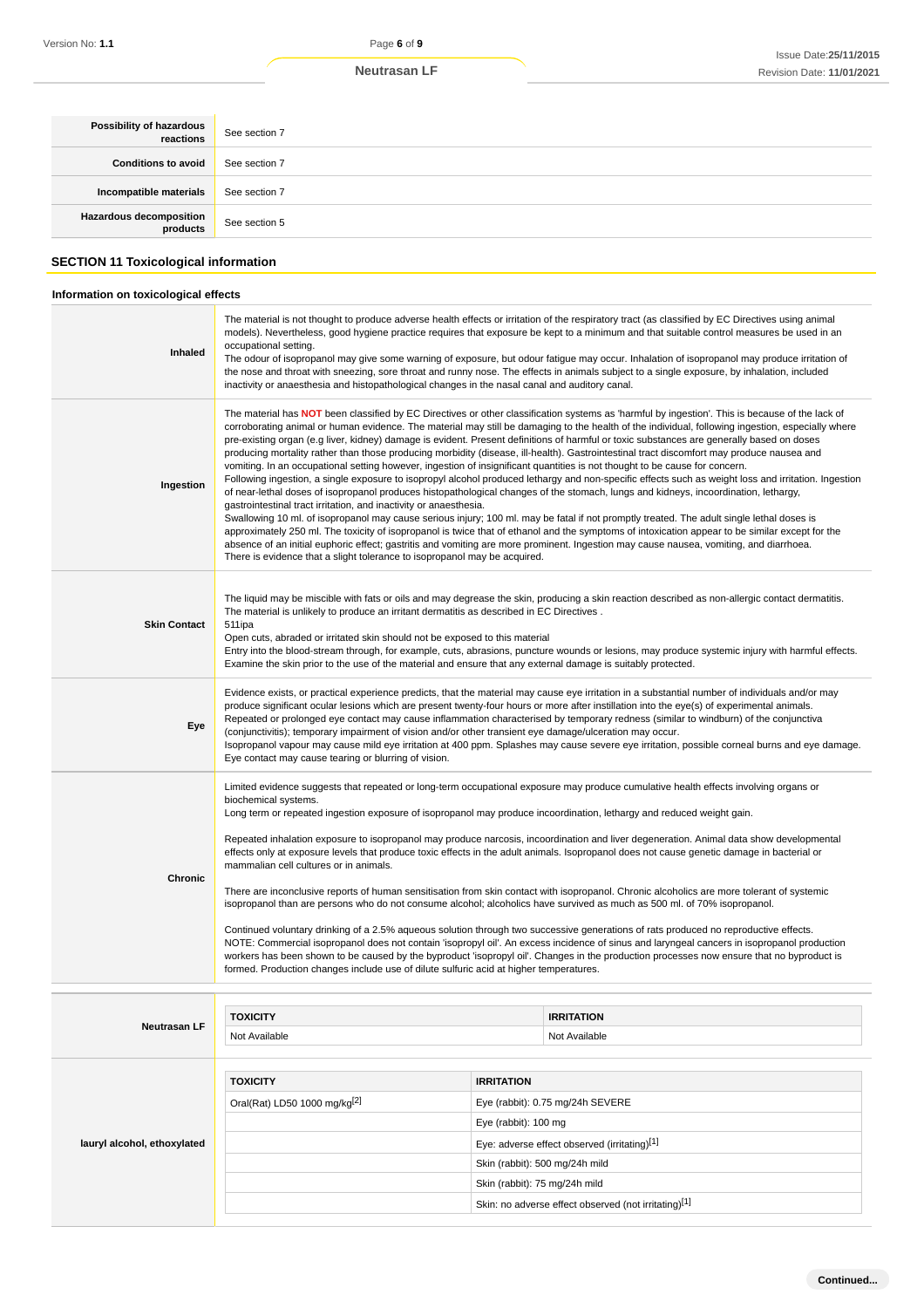|                                     | <b>TOXICITY</b>                                                                       | <b>IRRITATION</b>                                    |                                                                                                                                        |  |
|-------------------------------------|---------------------------------------------------------------------------------------|------------------------------------------------------|----------------------------------------------------------------------------------------------------------------------------------------|--|
| alcohols C12-14 ethoxylated         | Oral(Rat) LD50 >8000 mg/kg[2]                                                         | Eye (rabbit): irritant *                             |                                                                                                                                        |  |
|                                     |                                                                                       | Eye: no adverse effect observed (not irritating)[1]  |                                                                                                                                        |  |
|                                     |                                                                                       | Skin (rabbit): irritant *                            |                                                                                                                                        |  |
|                                     |                                                                                       | Skin: no adverse effect observed (not irritating)[1] |                                                                                                                                        |  |
|                                     |                                                                                       |                                                      |                                                                                                                                        |  |
| didecyldimethylammonium<br>chloride | <b>TOXICITY</b>                                                                       |                                                      | <b>IRRITATION</b>                                                                                                                      |  |
|                                     | Oral(Rat) LD50 84 mg/kg[2]                                                            |                                                      | Skin (rabbit): 500 mg SEVERE                                                                                                           |  |
|                                     |                                                                                       |                                                      |                                                                                                                                        |  |
| Legend:                             | specified data extracted from RTECS - Register of Toxic Effect of chemical Substances |                                                      | 1. Value obtained from Europe ECHA Registered Substances - Acute toxicity 2.* Value obtained from manufacturer's SDS. Unless otherwise |  |

| <b>Acute Toxicity</b>                       | $\boldsymbol{\mathsf{x}}$ | Carcinogenicity                 | ×                                                                                                                                                                   |
|---------------------------------------------|---------------------------|---------------------------------|---------------------------------------------------------------------------------------------------------------------------------------------------------------------|
| <b>Skin Irritation/Corrosion</b>            | $\checkmark$              | Reproductivity                  | ×                                                                                                                                                                   |
| <b>Serious Eye Damage/Irritation</b>        | $\checkmark$              | <b>STOT - Single Exposure</b>   | ×                                                                                                                                                                   |
| <b>Respiratory or Skin</b><br>sensitisation | ×                         | <b>STOT - Repeated Exposure</b> | ×                                                                                                                                                                   |
| <b>Mutagenicity</b>                         | ×                         | <b>Aspiration Hazard</b>        | ×                                                                                                                                                                   |
|                                             |                           | Legend:                         | $\blacktriangleright$ - Data either not available or does not fill the criteria for classification<br>$\blacktriangleright$ – Data available to make classification |

# **SECTION 12 Ecological information**

| <b>Neutrasan LF</b>                 | Endpoint                       | <b>Test Duration (hr)</b> |                                            | <b>Species</b>                | Value                                         |                                | <b>Source</b>  |
|-------------------------------------|--------------------------------|---------------------------|--------------------------------------------|-------------------------------|-----------------------------------------------|--------------------------------|----------------|
|                                     | Not Available<br>Not Available |                           |                                            | Not Available                 |                                               | Not Available<br>Not Available |                |
|                                     | Endpoint                       | <b>Test Duration (hr)</b> |                                            | <b>Species</b>                |                                               | Value                          | Source         |
|                                     | <b>LC50</b>                    | 96                        | Fish                                       |                               |                                               | 5.849mg/L                      | $\overline{2}$ |
|                                     | <b>EC50</b>                    | 48                        |                                            | Crustacea                     |                                               | $1.2$ mg/L                     | 5              |
| lauryl alcohol, ethoxylated         | EC50                           | 72                        |                                            | Algae or other aquatic plants |                                               | 0.237mg/L                      | $\overline{2}$ |
|                                     | <b>BCF</b>                     | 72                        | Fish                                       |                               |                                               | $1-mq/L$                       | 4              |
|                                     | <b>NOEC</b>                    | 504                       |                                            | Crustacea                     |                                               | $0.144$ mg/L                   | $\overline{2}$ |
|                                     |                                |                           |                                            |                               |                                               |                                |                |
|                                     | Endpoint                       | <b>Test Duration (hr)</b> |                                            | <b>Species</b>                |                                               | Value                          | <b>Source</b>  |
|                                     | <b>LC50</b>                    | 96                        | Fish                                       |                               | 0.876mg/L                                     |                                | $\overline{2}$ |
|                                     | <b>EC50</b>                    | 48                        |                                            | Crustacea                     |                                               | $0.39$ mg/L                    | 2              |
| alcohols C12-14 ethoxylated         | <b>EC50</b>                    | 72                        |                                            | Algae or other aquatic plants |                                               | $0.13$ mg/L                    | $\overline{2}$ |
|                                     | EC <sub>0</sub>                | 72                        |                                            | Algae or other aquatic plants |                                               | $0.035$ mg/L                   | $\overline{2}$ |
|                                     | <b>NOEC</b>                    | 72                        |                                            | Algae or other aquatic plants |                                               | $0.036$ mg/L                   | $\overline{2}$ |
|                                     | Endpoint                       | <b>Test Duration (hr)</b> | <b>Species</b>                             |                               | Value                                         |                                | <b>Source</b>  |
|                                     | <b>LC50</b>                    | 96                        | <b>Fish</b>                                |                               |                                               |                                | $\overline{4}$ |
| didecyldimethylammonium<br>chloride | EC50                           | 48                        |                                            |                               | -0.000006-0.00002mg/L                         |                                | 4              |
|                                     | <b>EC50</b>                    | 96                        | Crustacea<br>Algae or other aquatic plants |                               | $-0.014 - 0.022$ mg/L<br>-0.00789-0.02417mg/L |                                | $\overline{4}$ |
|                                     | <b>NOEC</b>                    | 96                        | <b>Fish</b>                                |                               | $<$ 0.00001-mg/L                              |                                | $\overline{4}$ |
|                                     |                                |                           |                                            |                               |                                               |                                |                |

Harmful to aquatic organisms.

On the basis of available evidence concerning either toxicity, persistence, potential to accumulate and or observed environmental fate and behaviour, the material may present a danger, immediate or long-term and /or delayed, to the structure and/ or functioning of natural ecosystems.

**DO NOT** discharge into sewer or waterways.

#### **Persistence and degradability**

|                               | Persistence: Water/Soil | stence: Air |
|-------------------------------|-------------------------|-------------|
| laurul alcohol<br>ethoxvlated | LOW                     | LOW         |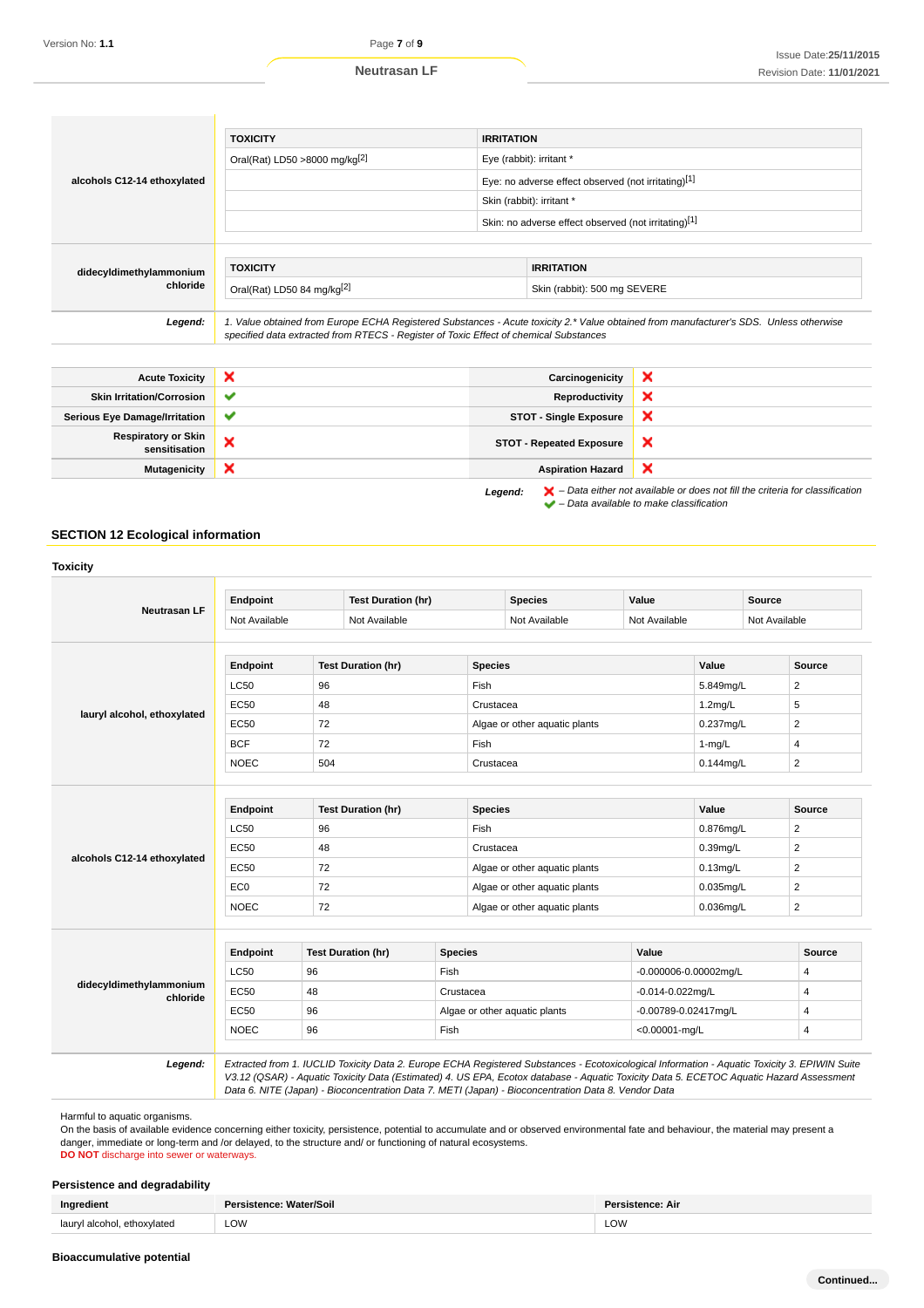# **Ingredient Bioaccumulation** lauryl alcohol, ethoxylated LOW (LogKOW = 3.6722) **Mobility in soil**

| Ingredient                         | <b>Mobility</b>                                                   |
|------------------------------------|-------------------------------------------------------------------|
| ethoxylated<br>ايديرها<br>alcohol. | 10)<br>=<br>'NU<br>∽<br>$\sim$ $\sim$ $\sim$ $\sim$ $\sim$ $\sim$ |

# **SECTION 13 Disposal considerations**

| Waste treatment methods             |                                                                                                                                                                                                                                                                                                                                                                                                                                                                                                                                                                                                                                                                                                                                                                                                                                                                                                                                                                                                                                                                                                                                                                                                                                                                                                                                                                                                                                                                                                                                                                                                                                                                                                                                      |
|-------------------------------------|--------------------------------------------------------------------------------------------------------------------------------------------------------------------------------------------------------------------------------------------------------------------------------------------------------------------------------------------------------------------------------------------------------------------------------------------------------------------------------------------------------------------------------------------------------------------------------------------------------------------------------------------------------------------------------------------------------------------------------------------------------------------------------------------------------------------------------------------------------------------------------------------------------------------------------------------------------------------------------------------------------------------------------------------------------------------------------------------------------------------------------------------------------------------------------------------------------------------------------------------------------------------------------------------------------------------------------------------------------------------------------------------------------------------------------------------------------------------------------------------------------------------------------------------------------------------------------------------------------------------------------------------------------------------------------------------------------------------------------------|
| <b>Product / Packaging disposal</b> | Legislation addressing waste disposal requirements may differ by country, state and/ or territory. Each user must refer to laws operating in their<br>area. In some areas, certain wastes must be tracked.<br>A Hierarchy of Controls seems to be common - the user should investigate:<br>Reduction<br>$\cdot$ Reuse<br>Recycling<br>Disposal (if all else fails)<br>This material may be recycled if unused, or if it has not been contaminated so as to make it unsuitable for its intended use. If it has been<br>contaminated, it may be possible to reclaim the product by filtration, distillation or some other means. Shelf life considerations should also be<br>applied in making decisions of this type. Note that properties of a material may change in use, and recycling or reuse may not always be<br>appropriate.<br>DO NOT allow wash water from cleaning or process equipment to enter drains.<br>It may be necessary to collect all wash water for treatment before disposal.<br>In all cases disposal to sewer may be subject to local laws and regulations and these should be considered first.<br>• Where in doubt contact the responsible authority.<br>Recycle wherever possible.<br>▶ Consult manufacturer for recycling options or consult local or regional waste management authority for disposal if no suitable treatment or<br>disposal facility can be identified.<br>▶ Dispose of by: burial in a land-fill specifically licensed to accept chemical and / or pharmaceutical wastes or incineration in a licensed<br>apparatus (after admixture with suitable combustible material).<br>Decontaminate empty containers. Observe all label safeguards until containers are cleaned and destroyed. |

#### **SECTION 14 Transport information**

| Labels Required         |                |  |
|-------------------------|----------------|--|
| <b>Marine Pollutant</b> | <b>NO</b>      |  |
| <b>HAZCHEM</b>          | Not Applicable |  |

#### **Land transport (ADG): NOT REGULATED FOR TRANSPORT OF DANGEROUS GOODS**

**Air transport (ICAO-IATA / DGR): NOT REGULATED FOR TRANSPORT OF DANGEROUS GOODS**

#### **Sea transport (IMDG-Code / GGVSee): NOT REGULATED FOR TRANSPORT OF DANGEROUS GOODS**

**Transport in bulk according to Annex II of MARPOL and the IBC code**

Not Applicable

Schedule 2

Schedule 3

#### **SECTION 15 Regulatory information**

#### **Safety, health and environmental regulations / legislation specific for the substance or mixture**

**lauryl alcohol, ethoxylated is found on the following regulatory lists**

Australia Standard for the Uniform Scheduling of Medicines and Poisons (SUSMP) - Schedule 4 Australian Inventory of Industrial Chemicals (AIIC)

**alcohols C12-14 ethoxylated is found on the following regulatory lists**

Australia Hazardous Chemical Information System (HCIS) - Hazardous Chemicals Australian Inventory of Industrial Chemicals (AIIC)

Australia Standard for the Uniform Scheduling of Medicines and Poisons (SUSMP) -

Australia Standard for the Uniform Scheduling of Medicines and Poisons (SUSMP) -

**didecyldimethylammonium chloride is found on the following regulatory lists** I Australia Hazardous Chemical Information System (HCIS) - Hazardous Chemicals Australia Standard for the Uniform Scheduling of Medicines and Poisons (SUSMP) - Schedule 5

Australia Standard for the Uniform Scheduling of Medicines and Poisons (SUSMP) - Schedule 6 Australian Inventory of Industrial Chemicals (AIIC)

#### **National Inventory Status**

| <b>National Inventory</b>                          | <b>Status</b>                                                                                   |
|----------------------------------------------------|-------------------------------------------------------------------------------------------------|
| Australia - AIIC / Australia<br>Non-Industrial Use | Yes                                                                                             |
| Canada - DSL                                       | Yes                                                                                             |
| Canada - NDSL                                      | No (lauryl alcohol, ethoxylated; alcohols C12-14 ethoxylated; didecyldimethylammonium chloride) |
| China - IECSC                                      | Yes                                                                                             |
| Europe - EINEC / ELINCS / NLP                      | Yes                                                                                             |